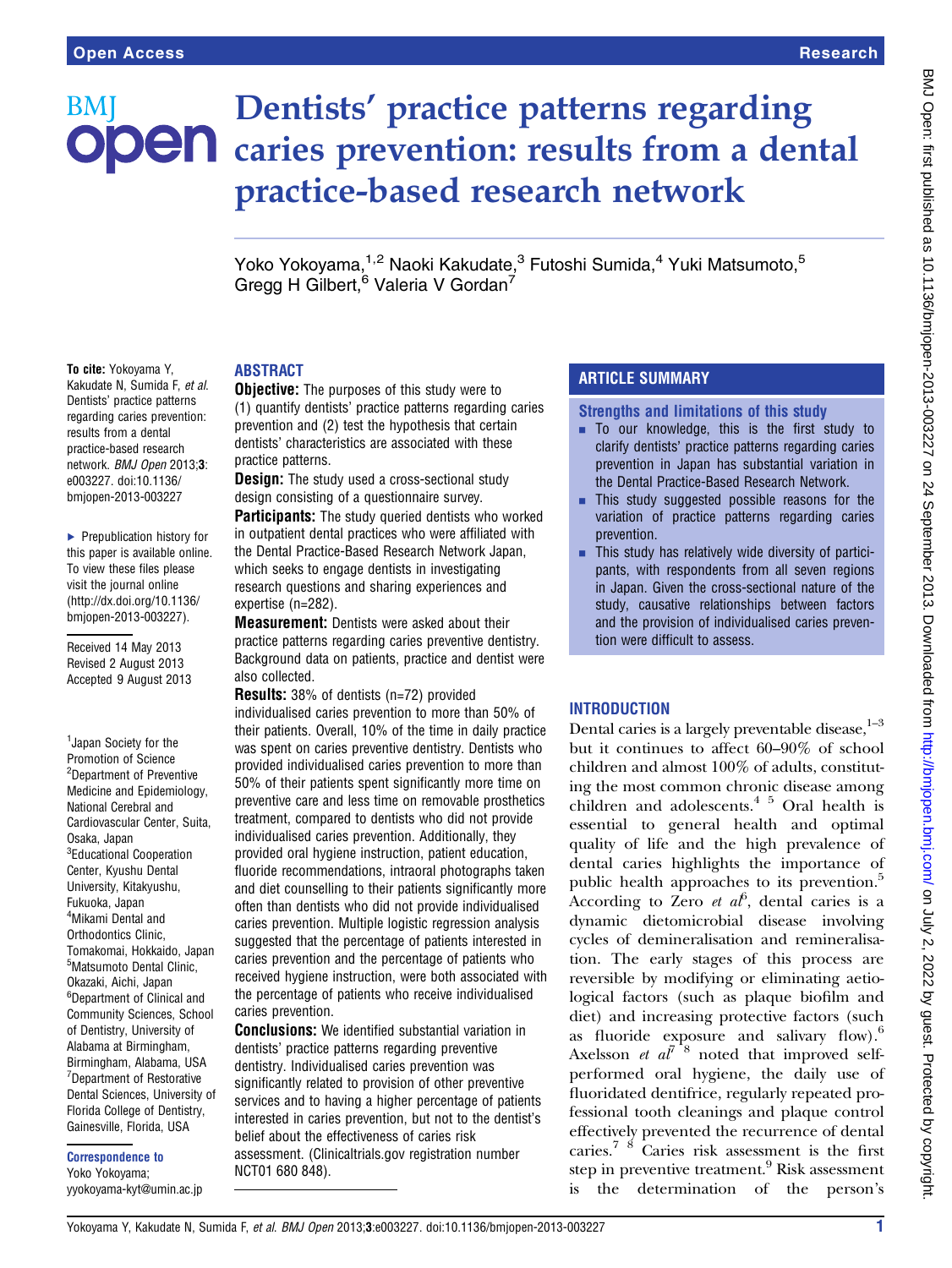probability of developing new carious lesions during a specific time period and the probability of a change in the size or activity of existing lesions across time.<sup>2 10</sup> <sup>11</sup> Our previous studies revealed that dentists' perception of each potential caries risk factor and the administration of diet counselling varied between dentists.<sup>12</sup> <sup>13</sup> However, dentists' practice patterns regarding caries prevention and factors that affect these patterns remain unclear. The recent establishment of the Dental Practice-Based Research Network Japan ( JDPBRN) created an opportunity for international comparisons. JDPBRN is a consortium of dental practices with a broad representation of practice types, treatment philosophies and patient populations and it has a shared mission with the DPBRN,<sup>14</sup> now called the National DPBRN ([http://](http://NationalDentalPBRN.org) [NationalDentalPBRN.org\)](http://NationalDentalPBRN.org). The network regions of the JDPBRN represent all seven districts in Japan (Hokkaido, Tohoku, Kanto, Chubu, Kansai, Chugoku-Shikoku and Kyushu). The studies conducted in the USA and Japan shared the same purpose of clarifying practice patterns regarding caries diagnosis and treatment.

The purposes of this study were to (1) quantify dentists' practice patterns regarding caries preventive dentistry and (2) test the hypothesis that certain dentists' characteristics are associated with these practice patterns.

#### MATERIALS AND METHODS Study design

We conducted a cross-sectional study consisting of a questionnaire survey, which was administered in Japan between May 2011 and February 2012.<sup>12</sup> This study followed the World Association's Declaration of Helsinki. All participants provided written informed consent prior to participation. We used the same questionnaire that was used in the US DPBRN study 'Assessment of Caries Diagnosis and Caries Treatment'<sup>15</sup> and the 'DPBRN Enrollment Questionnaire'. <sup>16</sup> Four dentists and clinical epidemiologists collaboratively translated these questionnaires into Japanese. The translated version of these questionnaires is available at [http://](http://www.dentalpbrn.org/uploadeddocs/Study%201(Japanese%20Version).pdf) [www.dentalpbrn.org/uploadeddocs/Study%201\(Japanese](http://www.dentalpbrn.org/uploadeddocs/Study%201(Japanese%20Version).pdf) [%20Version.pdf\).](http://www.dentalpbrn.org/uploadeddocs/Study%201(Japanese%20Version).pdf) (Original English version: [http://](http://nationaldentalpbrn.org/pdf/Study%201%20questionnaire%20FINAL%20after%20pre-testing%20021306.pdf) [nationaldentalpbrn.org/pdf/Study%201%20questionnaire](http://nationaldentalpbrn.org/pdf/Study%201%20questionnaire%20FINAL%20after%20pre-testing%20021306.pdf) [%20FINAL%20after%20pre-testing%20021306.pdf](http://nationaldentalpbrn.org/pdf/Study%201%20questionnaire%20FINAL%20after%20pre-testing%20021306.pdf)). The questionnaires used in this study were validated by expert consultation and focus groups on potential subjects.<sup>17</sup> Dentists were asked about their practice patterns regarding caries preventive treatment. Background data on patients, practice and participating dentists were also requested.

Questionnaires were distributed, answered and returned through the method described in the previous study.<sup>12 15 18</sup>

#### **Participants**

We queried dentists working in outpatient dental practices who were affiliated with JDPBRN (n=282). Participants who indicated that they perform restorative dentistry at their practice were recruited from the JDPBRN website and mailings.

## Variables

#### Dentists' practice patterns regarding individualised caries preventive dentistry

Practice patterns regarding individualised caries preventive regimens were measured with the following question: for what per cent of patients do you administer individualised caries preventive treatment specifically for their needs?

#### Items used to measure practice patterns regarding time spent doing prevention-related care and percentage of patients who receive specific dental services

Practice patterns regarding time spent doing preventionrelated care and the percentage of patients who received specific dental services was measured using the questions listed in table 1.

## Variable selection

To identify the characteristics of the dentist, patient and practice that were associated with the use of individualised caries prevention, theoretical models were discussed and identified in accordance with previous studies.12 15 19 20 In addition, explanatory variables were extracted, consisting of four categories shown in table 1.

#### Statistical analysis

#### Description and comparison of practice patterns by the use of individualised caries prevention

We examined the relationship between dental practice patterns and the use of individualised caries prevention.  $\chi^2$  tests were performed to assess the association between practice patterns and the use of individualised caries prevention.

The use of individualised caries prevention was categorised dichotomously: 'less preventive' (1–49%) and 'more preventive' (50–100%), according to a previous study. $9 \text{ To compare our data with the US data, we calcu-}$ lated the mean percentages of patients who received individualised caries prevention according to a previous study.<sup>9</sup>

#### Factors affecting the decision to provide individualised caries prevention

Descriptive analysis was conducted through univariate regression analysis for explanatory variables associated with dentists' practice patterns of individualised caries prevention. Subsequently, multiple logistic regression analysis was conducted to examine the relationship between explanatory variables and the prevalence of patients receiving individualised caries prevention. Odds ratios (ORs) and 95% confidential intervals (CIs) were calculated. All statistical analyses were performed with STATA/SE (V.10; STATA Corporation, College Station, Texas, USA). Statistical significance was set at p<0.05.

## RESULTS

## Demographic information of participants

Questionnaires were distributed to 282 dentists and valid responses were collected from 189 (67%). The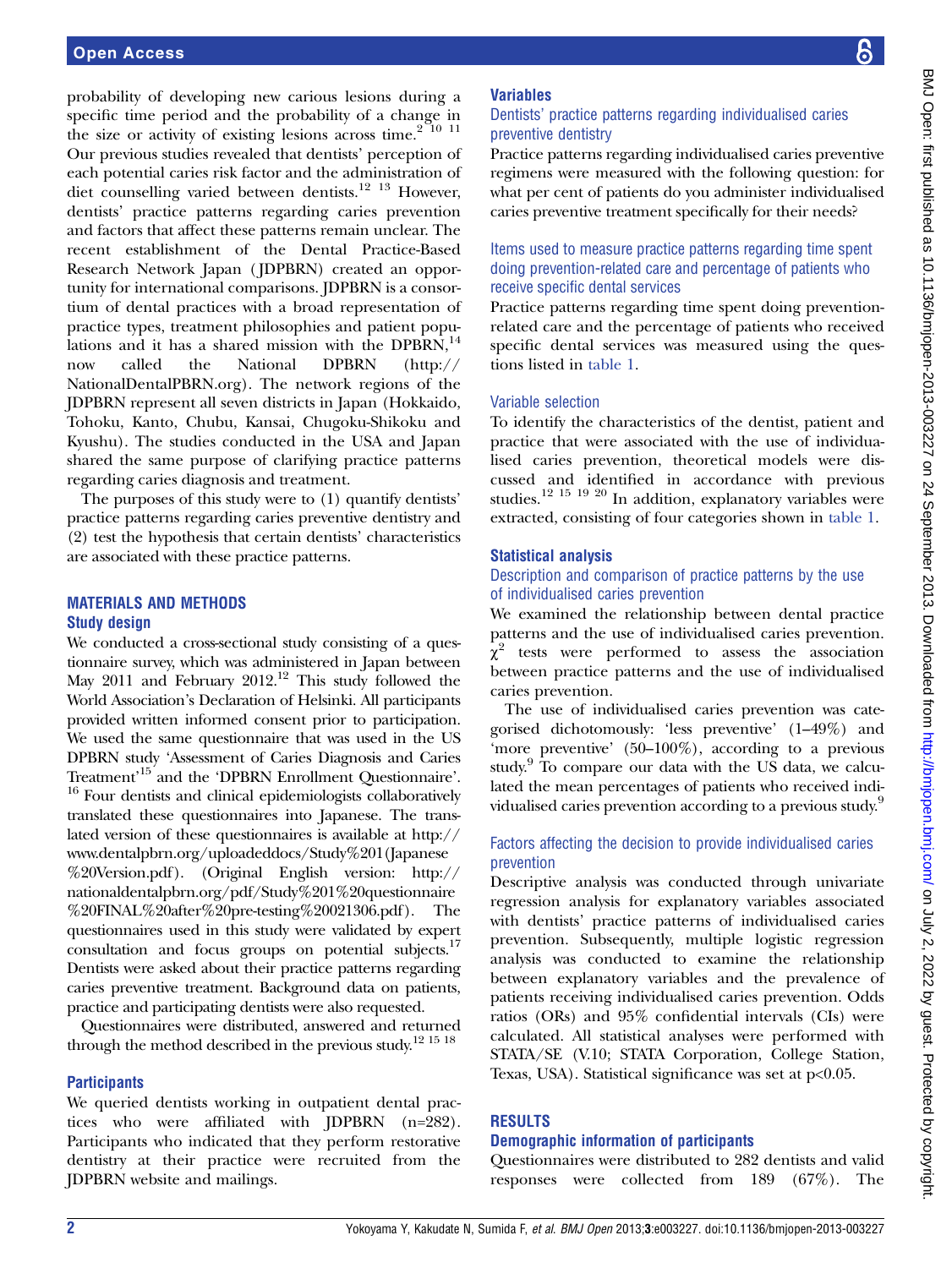| Table 1                                                            | Outcomes and explanatory variables                                                                                                                                                                                                                         |                                                                                                                                                                                                                                                                                                                                                                                                                                                                                                                                                                                                                                                 |
|--------------------------------------------------------------------|------------------------------------------------------------------------------------------------------------------------------------------------------------------------------------------------------------------------------------------------------------|-------------------------------------------------------------------------------------------------------------------------------------------------------------------------------------------------------------------------------------------------------------------------------------------------------------------------------------------------------------------------------------------------------------------------------------------------------------------------------------------------------------------------------------------------------------------------------------------------------------------------------------------------|
| <b>Variables</b>                                                   | <b>Details</b>                                                                                                                                                                                                                                             |                                                                                                                                                                                                                                                                                                                                                                                                                                                                                                                                                                                                                                                 |
| Percentage of patient<br>contact time                              | What percentage of patient contact time do<br>you (excluding your hygienist or other office<br>staff) spend in a typical month performing the<br>following procedures? If you always refer<br>these procedures to other practitioners, please<br>record 0% | (1) Non-implant restorative (amalgams,<br>composites, crowns, bridges, posts, foundations,<br>etc); (2) implants (prosthetic and surgical<br>procedures for implants); (3) removable<br>prosthetics (full and partial dentures); (4)<br>extractions (surgical and non-surgical); (5)<br>periodontal therapy (surgical and non-surgical;<br>includes scaling/root planing that you personally<br>do); (6) endodontic therapy (root canals and endo<br>surgery); (7) other (sealants, periodic and<br>hygiene examinations, preventive dentistry,<br>diagnostic or other; please specify)                                                         |
| Percentage of patients<br>who received specific<br>dental services | On what percentage of patients do you or<br>your staff perform the following services at<br>some time while they are patients in your<br>practice                                                                                                          | (1) Diet counseling; (2) blood pressure screening,<br>(3) oral cancer screening examination, (4) oral<br>hygiene instruction, (5) in-office fluoride<br>application, (6) fluoride gel/rinse prescribed or<br>recommended for home use, (7) patient<br>education from written pamphlets, (8) patient<br>education from videos or slides, (9) intraoral<br>photographs taken (conventional, non-video<br>photography), (10) intraoral video images taken<br>(usually performed with fiberoptic), (11) in-office<br>whitening (usually performed with hydrogen<br>peroxide), (12) at-home whitening (usually<br>performed with carbamide peroxide) |
| <b>Explanatory variables</b>                                       | (1) Dentists' individual characteristics                                                                                                                                                                                                                   | Years since graduation from dental school,<br>gender and efficacy of caries risk assessment                                                                                                                                                                                                                                                                                                                                                                                                                                                                                                                                                     |
|                                                                    | (2) Practice setting                                                                                                                                                                                                                                       | Type of practice, practice busyness and city<br>population (government ordinance-designated<br>city with population over 700 000 or not)                                                                                                                                                                                                                                                                                                                                                                                                                                                                                                        |
|                                                                    | (3) Patients' characteristics                                                                                                                                                                                                                              | Percentage of patients interested in caries<br>prevention, patient age distribution and per cent<br>of patients who self-pay                                                                                                                                                                                                                                                                                                                                                                                                                                                                                                                    |
|                                                                    | (4) Procedure-related characteristics                                                                                                                                                                                                                      | Whether caries risk is assessed as a routine part<br>of treatment planning and the percentage of<br>patients receiving hygiene instruction<br>Percentage of patients who receive individualised<br>caries prevention                                                                                                                                                                                                                                                                                                                                                                                                                            |

demographic characteristics of the study participants are shown in table  $2^{12}$  <sup>13</sup> The mean number of years ( $\pm SD$ ) elapsed since graduation from dental school was 18.5±9.9 and the participants were predominantly men (n=154, 82%). With regard to practice setting, 40% (n=76) of practices were established in government ordinancedesignated cities of over 700 000. The percentage of dentists who performed caries risk assessment as a routine part of treatment planning was 26% (n=49). The percentage of dentists who agreed that caries risk assessment is effective was 67% (n=127).

## Dentists' practice patterns according to provision of individualised caries prevention

Seventy-two participants (38%) answered that 50% or more of their patients received individualised caries prevention (ie, were 'more preventive'). Eleven participants

(6%) answered that 100% of their patients received individualised caries prevention (figure 1).

Table 3 shows the practice patterns of dental procedures and the differences of practice patterns by use of individualised caries prevention. Participants spent 29% of their time on non-implant restorative, 19% on endodontic therapy and 18% on removable prosthetics. Participants spent 10% of their time on preventionrelated care. Participants who were 'more preventive' (n=72) spent significantly more time on preventive dentistry (p=0.0007) and less time on removable prosthetics  $(p=0.0159)$ .

Table 4 shows the relation among certain procedures performed in general dental practice and the percentage of time that patients receive prevention-related care. The mean percentage of patients who receive oral hygiene instruction was 67%, while 37% received patient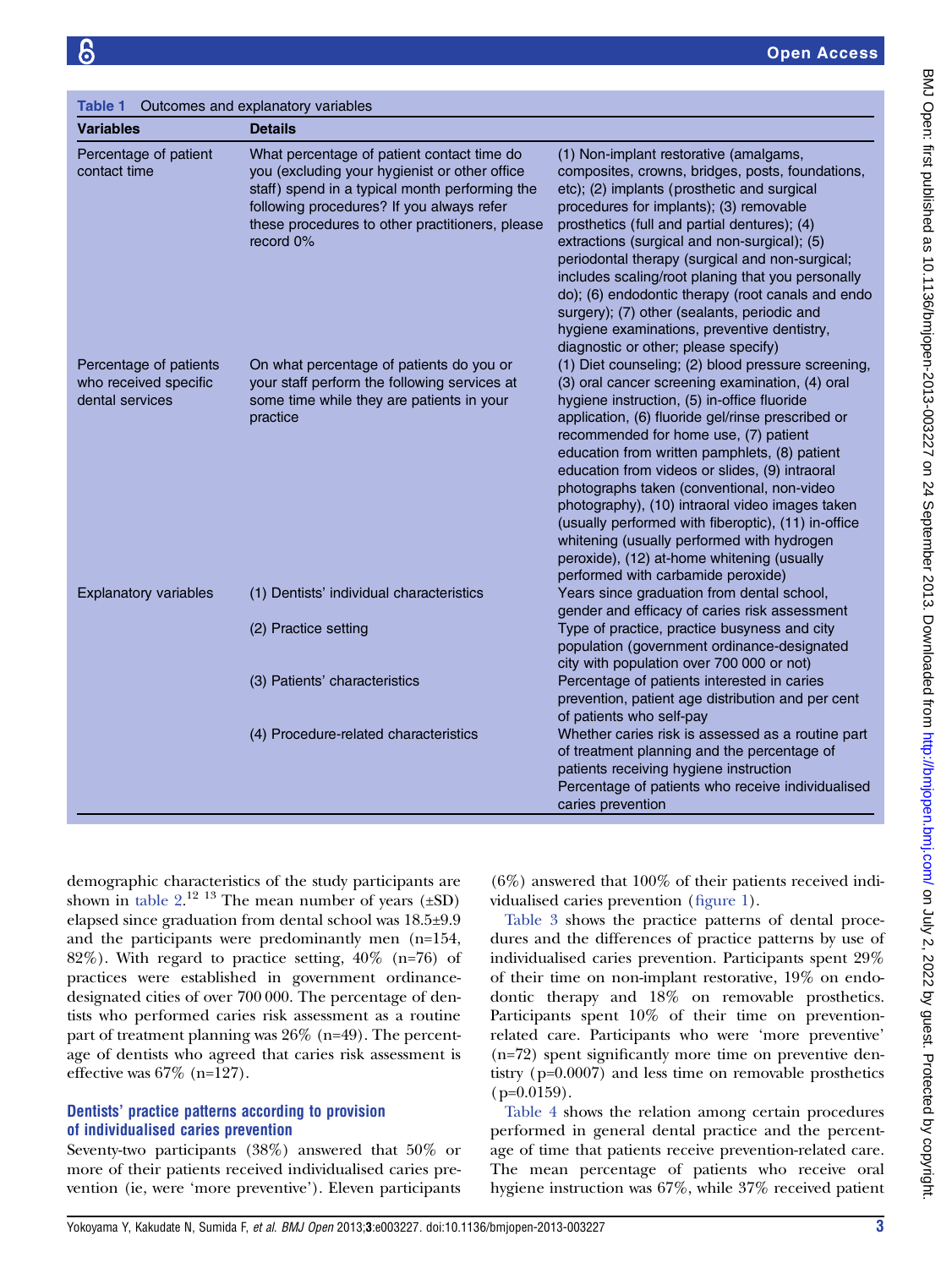|                                                                                     | Number (%) or mean±SD              |
|-------------------------------------------------------------------------------------|------------------------------------|
| Dentist's individual characteristics                                                |                                    |
| Years since graduation from dental school (year)* (n=185)                           | $18.5 + 9.9$                       |
| Gender (male), n (%) (n=187)                                                        | 154 (82)                           |
| Belief about the effectiveness of caries risk assessment, $n$ (%) (n=189)           |                                    |
| Agree                                                                               | 127(67)                            |
| Disagree or neutral                                                                 | 62(33)                             |
| Practice setting                                                                    |                                    |
| Type of practice, $n$ (%) ( $n=182$ )                                               |                                    |
| Employed by another dentist                                                         | 77 (41)                            |
| Self-employed without partners and without sharing of income, costs or office space | 105 (56)                           |
| Practice busyness, n (%) (n=181)                                                    |                                    |
| Too busy to treat all people requesting appointments                                | 19(11)                             |
| Provided care to all, but the practice was overburdened                             | 72 (40)                            |
| Provided care to all, but the practice was not overburdened                         | 59 (33)                            |
| Not busy enough                                                                     | 31(17)                             |
| City population (government ordinance-designated city), n (%) (n=189)               | 76 (40)                            |
| Patients' characteristics                                                           |                                    |
| Percentage of patients interested in caries prevention, $n$ (%) ( $n=189$ )         |                                    |
| $0$ (none)                                                                          | 16(8)                              |
| $1 - 24$                                                                            | 80 (42)                            |
| $25 - 49$                                                                           | 38 (20)                            |
| $50 - 74$                                                                           | 46 (24)                            |
| 75-99                                                                               | 8(4)                               |
| 100                                                                                 | 1(1)                               |
| Patient age distribution (years)*                                                   |                                    |
| $1-18$ (%) (n=183)<br>19-44 (%) (n=188)                                             | $16.1 \pm 13.2$<br>$24.8 \pm 11.0$ |
| 45-64 (%) (n=183)                                                                   | $30.4 \pm 11.2$                    |
| $65+$ (%) (n=183)                                                                   | $28.5 \pm 17.4$                    |
| Percent of patients who self-pay $(\%)^*$ (n=183)                                   | $8.6 + 16.6$                       |
| Dental procedure characteristics                                                    |                                    |
| Percentages of patients who receive individualised caries prevention, n (%) (n=189) |                                    |
| $0$ (none)                                                                          | 9(5)                               |
| $1 - 24$                                                                            | 68 (36)                            |
| $25 - 49$                                                                           | 40 (21)                            |
| $50 - 74$                                                                           | 37(20)                             |
| 75-99                                                                               | 24(13)                             |
| 100                                                                                 | 11(6)                              |
| Caries risk is assessed as a routine part of treatment planning, n (%) (n=189)      | 49 (26)                            |
| Percentage of patients who received hygiene instruction $(\%)^*$ (n=183)            | $67.3 \pm 34.8$                    |

education from written pamphlets. Participants who were 'more preventive' (n=72) administered significantly more oral hygiene instruction (p<0.0001), gave written pamphlets (p<0.0001), either prescribed fluoride gels/ rinses or recommended for home use  $(p<0.0001)$ , had patient education available from videos or slides (p=0.0011), obtained intraoral photographs (p=0.0021), had in-office fluoride applications (p<0.0001) and provided diet counselling (p=0.0004).

## Factors associated with providing individualised caries prevention

The results of multiple logistic regression analysis are shown in table 5. Two factors were significantly associated with whether or not the practitioner reported providing

individualised caries prevention to 50% of patients or more. The ORs (95% CIs) were as follows: the percentage of patients interested in caries prevention, 5.81 (3.15 to 10.70); and the percentage of patients who received hygiene instruction, 1.02 (1.01 to 1.04).

## **DISCUSSION**

Seventy-two participants (38%) answered that the percentage of patients who received individualised caries prevention was 50% or more ('more preventive'). Overall, 10% of the time in daily practice was spent on prevention-related care. Dentists who provided individualised caries prevention to 50% or more of their patients spent significantly more time on preventive care and provided less removable prosthetics treatment than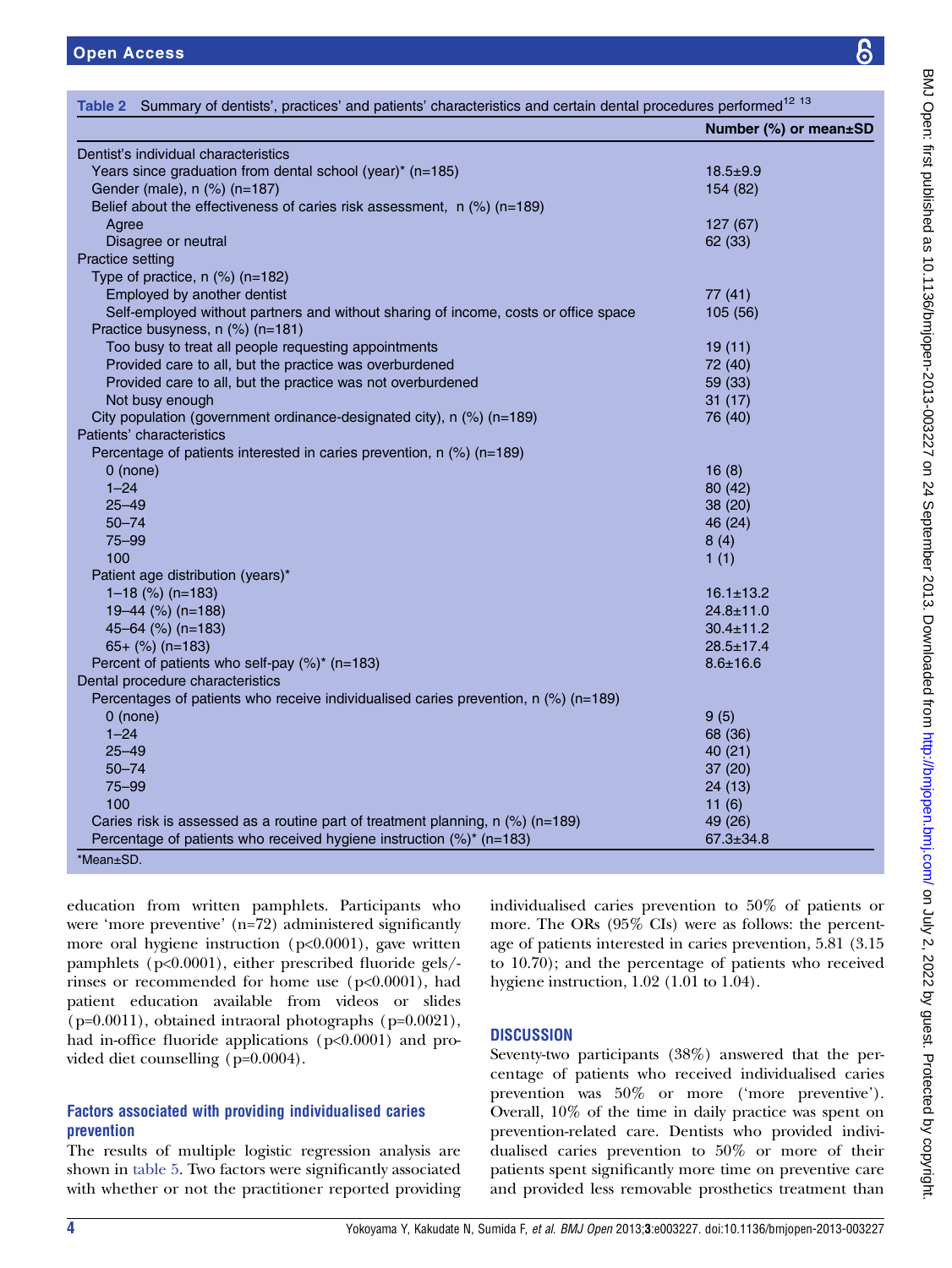Figure 1 Distribution of the percentages of patients who receive individualised caries prevention, n. Seventy-two participants (38%) answered that 50% or more of their patients received individualised caries prevention. Eleven participants (6%) answered that 100% of their patients received individualised caries prevention.



those who did not. Additionally, they provided oral hygiene instruction, patient education, fluoride recommendations and diet counselling to their patients significantly more often than dentists who provided individualised caries prevention to less than 50% of their patients. The results of the multiple logistic regression analysis suggested that several variables were associated with whether or not dentists provide individualised caries prevention to 50% or more of their patients. Specifically, the percentage of patients interested in caries prevention and the percentage of patients

who received hygiene instruction were significantly associated with high percentages of patients who receive individualised caries prevention.

According to the results of the same questionnaire survey by the US DPBRN, 52% of patients received individualised caries prevention. $9^{9}$  The results of this study possibly suggest that dentists in the DPBRN and JDPBRN (41.3%) have similar tendencies in providing individualised caries prevention, but the proportion was lower in Japan than in the USA. Additionally, dentists spent 10% of their time on prevention-related care in

|                                                                                                                               |            | Individualised caries<br>prevention |                                  |                                                     |         |
|-------------------------------------------------------------------------------------------------------------------------------|------------|-------------------------------------|----------------------------------|-----------------------------------------------------|---------|
| <b>Variable</b>                                                                                                               | All*       | $0 - 49\%$ (less<br>preventive)     | 50-100%*<br>(more<br>preventive) | Difference† (more<br>preventive-less<br>preventive) | p Value |
| Prevention-related care (sealants, periodic<br>and hygiene examinations, preventive<br>dentistry, diagnostic or other; N=183) | 9.5(11.2)  | 7.4(6.6)                            | 13.1(15.8)                       | 5.8(1.7)                                            | 0.0007  |
| Non-implant restorative (amalgams,<br>composites, crowns, bridges, posts,<br>foundations, etc; N=183)                         |            | 28.7 (14.2) 27.7 (13.1)             | 30.6(15.9)                       | 2.9(2.2)                                            | 0.1813  |
| Implants (prosthetic and surgical<br>procedures for implants; N=183)                                                          | 2.8(7.5)   | 2.2(7.0)                            | 3.9(8.2)                         | 1.6(1.1)                                            | 0.1544  |
| Periodontal therapy (surgical and<br>non-surgical; includes scaling/root<br>planning that you personally do; N=183)           | 12.9(10.1) | 13.2(10.5)                          | 12.5(9.4)                        | $-0.7(1.5)$                                         | 0.6377  |
| Extractions (surgical and non-surgical;<br>$N = 183$                                                                          | 8.8(6.2)   | 9.3(7.2)                            | 7.9(4.1)                         | $-1.5(0.9)$                                         | 0.1274  |
| Endodontic therapy (root canals and<br>endosurgery; N=183)                                                                    | 19.2(11.0) | 20.3(12.1)                          | 17.4(8.6)                        | $-2.9(1.7)$                                         | 0.0856  |
| Removable prosthetics (full and partial<br>dentures; N=183)                                                                   |            | $17.6(11.9)$ 19.2 (13.0)            | 14.8(9.3)                        | $-4.4(1.8)$                                         | 0.0159  |
| *Mean (SD).<br>†Mean (SE).                                                                                                    |            |                                     |                                  |                                                     |         |

Table 3 Percentage of patient contact time spent doing certain procedures in a typical month, overall and by the percentage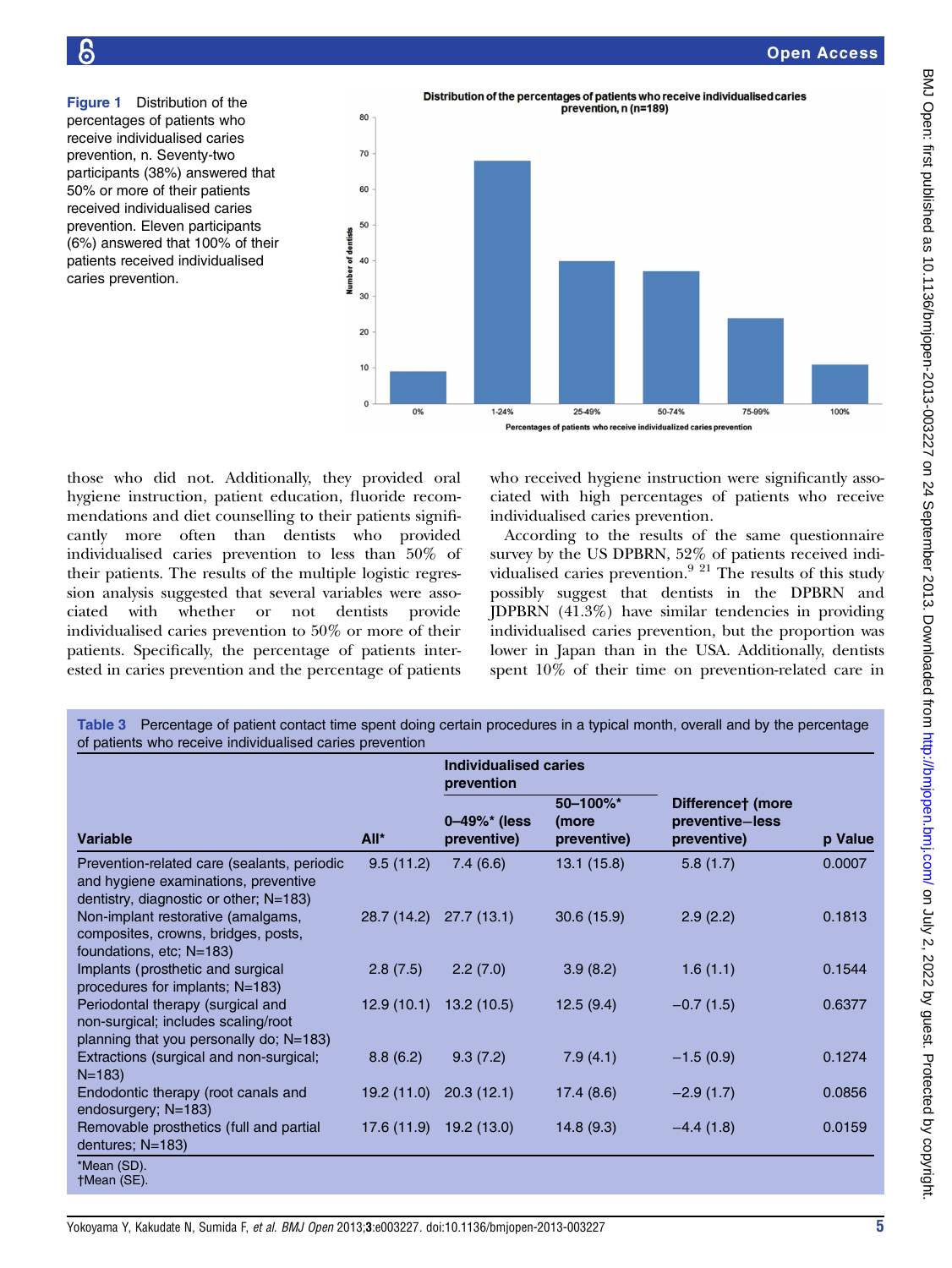(N=183)

(N=183)

(N=183)

(N=183)

(N=183)

\*Mean (SD). †Mean (SE).

Variable All\* Individualised caries prevention Difference† (more preventive−less preventive) p Value 0–49%\* (less preventive) 50–100%\* (more preventive) Oral hygiene instruction (N=183) 67.3 (34.8) 56.4 (36.2) 85.1 (23.2) 28.7 (4.9) p<0.0001 Patient education from written pamphlets (N=183) 37.3 (38.3) 28.1 (34.0) 52.7 (40.3) 24.6 (5.6) p<0.0001 Fluoride gels/rinses prescribed or recommended for home use 29.3 (32.5) 21.8 (27.7) 41.9 (36.0) 20.1 (4.7) p<0.0001 Patient education from videos or slides (N=182) 21.6 (35.3) 15.0 (28.9) 32.4 (41.9) 17.4 (5.2) 0.0011 Intraoral photographs taken 30.3 (36.3) 24.0 (34.1) 40.8 (37.6) 16.9 (5.4) 0.0021 In-office fluoride application 23.3 (26.3) 17.2 (21.8) 33.4 (29.9) 16.2 (3.8) p<0.0001 Diet counseling (N=183) 21.4 (27.2) 16.0 (24.2) 30.3 (29.6) 14.4 (4.0) 0.0004 Oral cancer screening examination (N=182) 6.1 (21.0) 4.6 (17.7) 8.4 (25.6) 3.8 (3.2) 0.2364 Blood pressure screening 9.7 (20.9) 8.6 (19.8) 11.6 (22.7) 3.0 (3.2) 0.3461 At-home whitening (N=183) 4.6 (12.6) 3.6 (13.3) 6.1 (11.3) 2.5 (1.9) 0.2035 Intraoral video images taken 3.5 (16.2) 2.8 (15.6) 4.7 (17.3) 1.9 (2.5) 0.4538 In-office whitening (N=183) 4.4 (14.5) 4.3 (16.7) 4.5 (10.1) 0.2 (2.2) 0.9309

Table 4 Dentists' reports of the percentage of patients who receive the procedure at some time in their practice, overall and by the percentage of patients in the practice who receive individualised caries prevention

this study, which was less when compared with Northern European dentists. A previous study conducted in Norway reported that the mean caries preventive treatment time was 16.6% of the total treatment time (dentists who did not treat adult patients were excluded)<sup>22</sup> and  $22\%$  of the total time for child patients.<sup>23</sup> In Denmark, Iceland and Norway, dental prevention consumes 18–50% of the dentist's total time in dental care for children and adolescents.<sup>24</sup> In the USA, the average time that general practitioners spent performing preventive procedures increased from 9.4% in 1981 to 12.4% in 1993. $25$  The lower preventive treatment time in Japan may be due to the differences in the healthcare system between Northern Europe and Japan. In Finland in 1999, all inhabitants under the age of 19 were entitled to free comprehensive public dental care, with a utilisation rate of approximately 95%.<sup>26</sup> However, in Japan, dental insurance systems mainly cover dental treatment, $^{27}$  so that the percentage of time spent on preventive treatment might be restricted due to economic reasons. In addition, dentists' perception regarding prevention could be one of the reasons that explain variations in preventive practice in this population. Taylor-Gooby et  $a^{28}$  pointed out that professional values for preventive care affect practice patterns of preventive dentistry and that British dentists valued a restorative paradigm as opposed to a preventive paradigm which devalued traditional restorative skills in a context of

'continuing care' payment in 1990s. Also  $Fox<sup>29</sup>$  reviewed dentists' perceptions of prevention and its application in practice and highlighted that recently, most dentists regarded aspects of prevention to be part of their professional work, a source of job satisfaction and of value to the practice, its image and a marker of quality of care. Further studies are needed to clarify associations between dentists' perception of dental prevention and its practice.

A detailed analysis of the practice patterns of prevention-related care revealed that the percentages of time spent on preventive care, which differed between 'more preventive' and 'less preventive' dentists, were significantly different in practices that administered preventive care more than 20% of the time. Dentists in this study or their dental auxiliaries, provided oral hygiene instruction to 67% of their patients at some point in the patient's course of treatment and this percentage differed significantly as 'more preventive' and 'less preventive' dentists. The percentage of patients who received hygiene instruction was also associated with the administration of individualised caries prevention in the multiple regression analysis.

Our study clarified that a positive patient perception of preventive dentistry (as measured by the percentage of patients in the practice who are interested in caries prevention) and a higher percentage of patients in the practice who received hygiene instruction were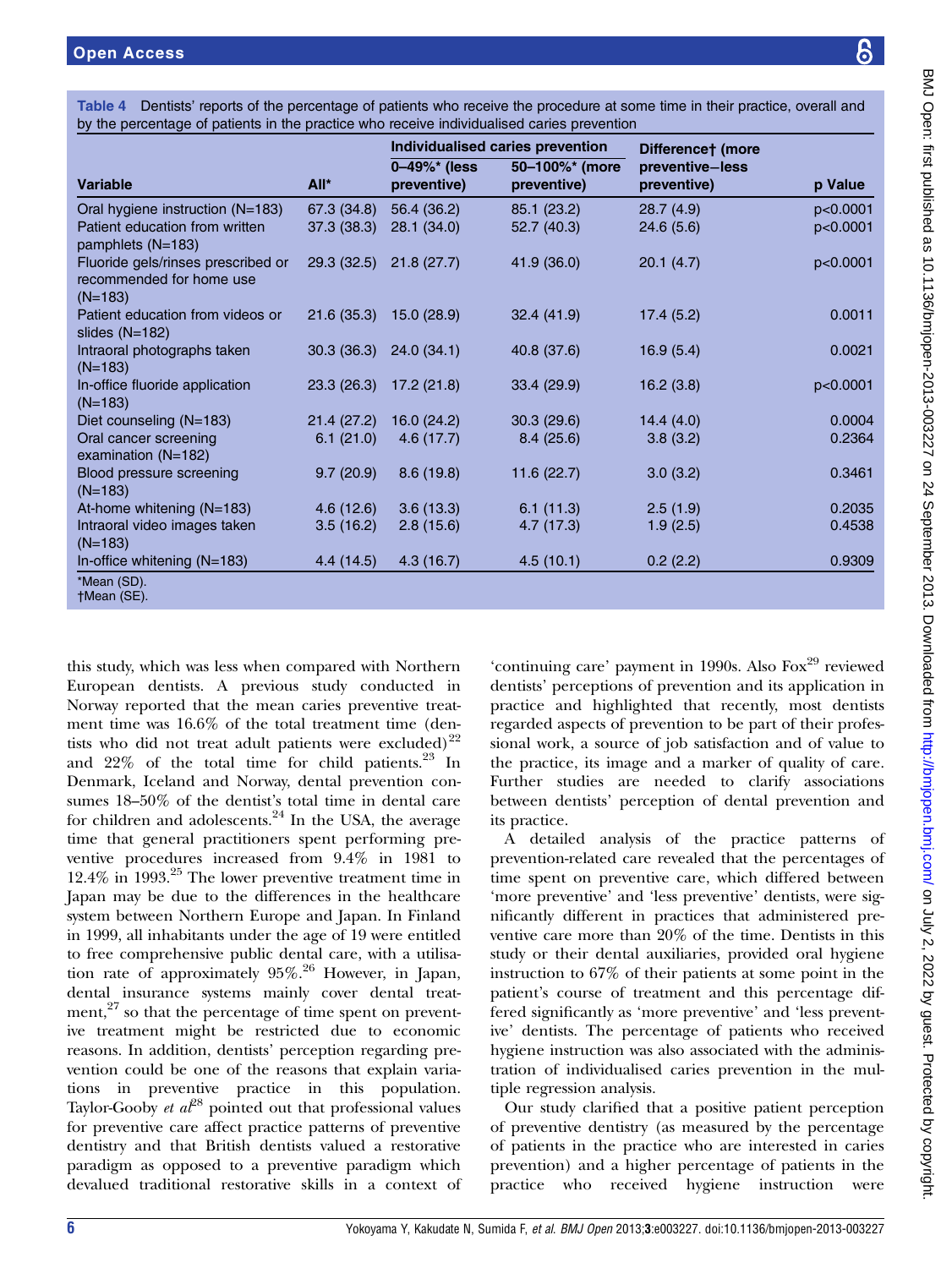|                    | Table 5 A multiple logistic regression of whether the dentist provides individualised caries prevention on 50% or more of |  |
|--------------------|---------------------------------------------------------------------------------------------------------------------------|--|
| patients $(n=163)$ |                                                                                                                           |  |

| <b>Variable</b>                                                                                                                             |      | 95% CI |       | p Value  |
|---------------------------------------------------------------------------------------------------------------------------------------------|------|--------|-------|----------|
| Dentists' individual characteristics                                                                                                        |      |        |       |          |
| Years since graduation from dental school                                                                                                   | 1.00 | 0.95   | 1.06  | 0.883    |
| Gender (reference: male)                                                                                                                    | 0.39 | 0.09   | 1.69  | 0.211    |
| Belief about effectiveness of caries risk assessment                                                                                        |      |        |       |          |
| Disagree or neutral                                                                                                                         | 1.00 |        |       |          |
| Agree                                                                                                                                       | 0.91 | 0.31   | 2.67  | 0.865    |
| <b>Practice setting</b>                                                                                                                     |      |        |       |          |
| Type of practice                                                                                                                            |      |        |       |          |
| Employed by another dentist                                                                                                                 | 1.00 |        |       |          |
| Self-employed without partners and without sharing of income, costs or office space                                                         | 1.13 | 0.37   | 3.50  | 0.831    |
| Practice busyness                                                                                                                           |      |        |       |          |
| Too busy to treat all people requesting appointments                                                                                        | 1.00 |        |       |          |
| Provided care to all who requested appointments, but the practice was overburdened                                                          | 0.92 | 0.13   | 6.67  | 0.935    |
| Provided care to all who requested appointments, but the practice was not<br>overburdened                                                   | 0.94 | 0.12   | 7.26  | 0.952    |
| Not busy enough-the practice could have treated more patients                                                                               | 0.64 | 0.06   | 6.49  | 0.706    |
| City population (reference: non-government ordinance designated city)                                                                       | 1.12 | 0.42   | 2.97  | 0.818    |
| Patients' characteristics                                                                                                                   |      |        |       |          |
| Percentage of patients interested in caries prevention (every 25%)                                                                          | 5.81 | 3.15   | 10.70 | p<0.0001 |
| Percentage of child and teenage patients (1-18 years old)                                                                                   | 1.04 | 0.99   | 1.08  | 0.093    |
| Percentage of practice revenue or charges from self-pay                                                                                     | 1.02 | 0.99   | 1.06  | 0.209    |
| Dental procedure characteristics                                                                                                            |      |        |       |          |
| Caries risk assessment is conducted as a routine part of treatment planning                                                                 | 1.54 | 0.46   | 5.23  | 0.486    |
| (reference: no)                                                                                                                             |      |        |       |          |
| Percentage of patients who received hygiene instruction                                                                                     | 1.02 | 1.01   | 1.04  | 0.009    |
| The outcome of interest (individualised caries prevention) was coded as follows: 1=provides individualised caries prevention on 50% or more |      |        |       |          |

of the practice's patients; 0=does not. Hosmer-Lemshow goodness-of-fit, 0.0503.

associated with the use of individualised caries prevention to a higher percentage of patients. According to the results of the same questionnaire survey by the US DPBRN, dentists' individual characteristics, practice settings and dental procedures were associated with providing individualised caries prevention to a greater percentage of patients.<sup>9</sup> Additionally, Brennan and Spencer $3\overline{0}$  noted that dentists' individual characteristics, practice settings and patient characteristics influenced the pattern of preventive care delivered. Our model also included dentists' individual characteristics, practice settings and dental procedures and the dentists' ratings of patients' preference for preventive care were related more strongly than those factors. In addition, a previous systematic review noted that potential barriers to the adherence to physicians' guidelines included dentists' and patients' preferences.<sup>31 32</sup> As Cabana et  $a<sup>31</sup>$  noted, potential barriers to the adherence to physicians' guidelines changed depending on the topic and it is possible that dentists' ratings of patient preference are strongly related to the practice of preventive dentistry.

However, our studies suggested that dentists' beliefs about the effectiveness of caries risk assessment were not related to their tendency to use individualised caries prevention. A possible reason for this is that the majority of participants (67%) agree that caries risk assessment is effective. This high percentage of agreement with the

effectiveness of caries risk assessment is consistent with previous studies. According to the results of the same questionnaire by the US DPBRN, 77% of dentists answered that they agree with the effectiveness of caries risk assessment. Further studies are needed to clarify the relationship between the use of preventive dentistry and their beliefs about its effectiveness.

The main strength of this study was its relatively wide diversity of participants, with respondents from all seven regions of Japan. The age and gender distribution of this study sample was similar to the actual distribution of dentists in Japan (80% male, average age in the  $40s$ ),  $33$ thereby enhancing the generalisability of the findings. However, the study results should be approached with caution. First, participants were not selected by random sampling, but rather by responding to the invitation to participate in the JDPBRN. Second, no objective standard for cut-off regarding an adequate prevalence of patients receiving individualised caries prevention has been established, although we used prior planned cut-offs with the mean from the previous US studies. Third, it is possible that the questionnaire's validity is influenced by the reimbursement/insurance system, which is quite different between the USA and Japan. Finally, given the crosssectional nature of our study, causative relationships between factors and the provision of individualised caries prevention were difficult to assess.